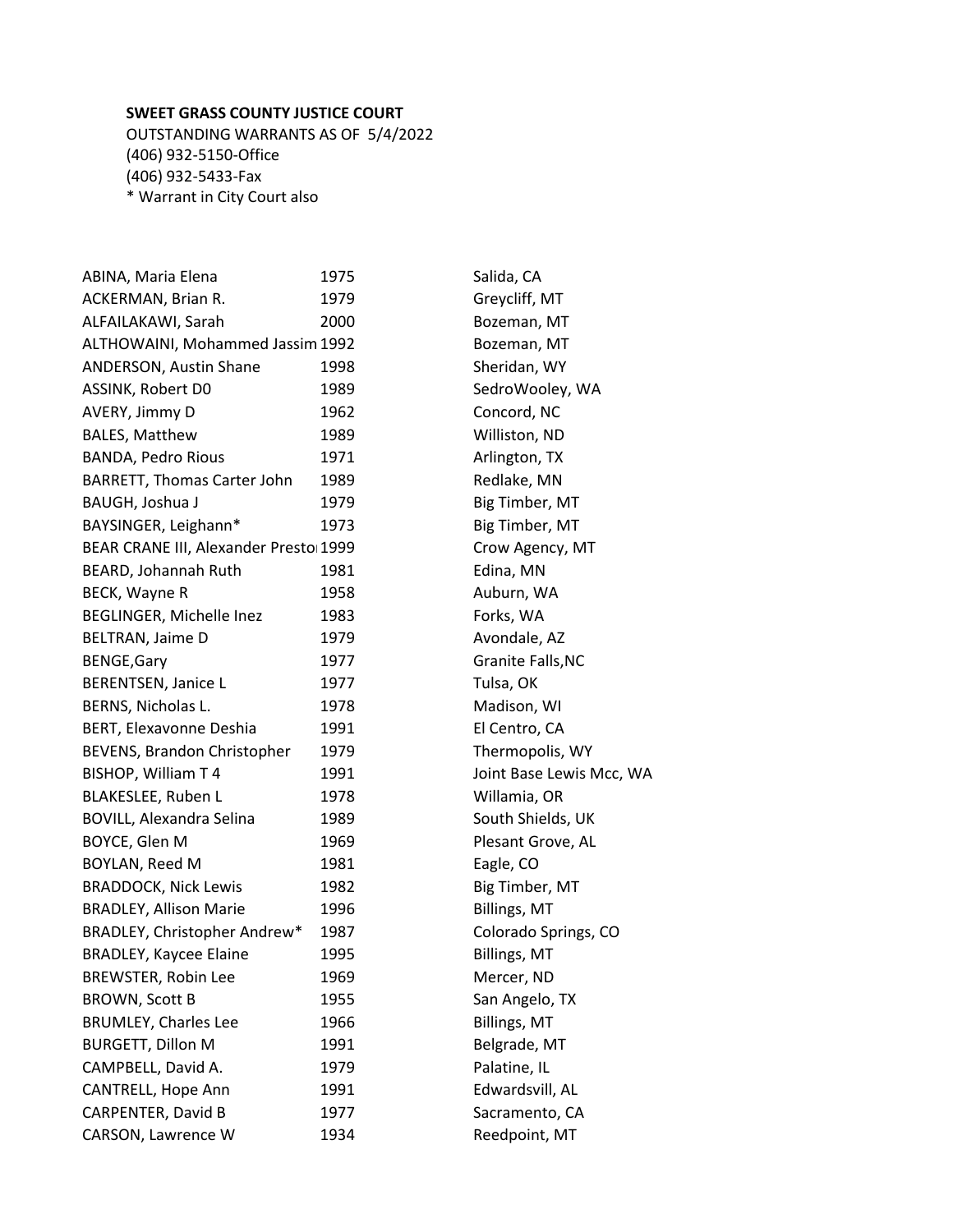| CASSELS, Robert D               | 1970 | Sturgis, SD      |
|---------------------------------|------|------------------|
| CATIC, Rasim                    | 1950 | St. Loius, MO    |
| <b>CHARTRAND, Francis L</b>     | 1976 | San Diego, CA    |
| CHAUHDRY, Salmaan Shahzad       | 1996 | Duluth, GA       |
| CHICK, Matthew R.               | 1981 | Pittsburgh, PA   |
| CICHOS, Jay Lloyd               | 1966 | Jamestown, ND    |
| <b>CLAPP, Charles Randall</b>   | 1948 | Brunswick, GA    |
| <b>CLARK, Hap Everett</b>       | 1974 | Billings, MT     |
| <b>CLAYBON, Whitney Terrion</b> | 1989 | Iowa City, IA    |
| <b>CLEMONS, Demetriek Eric</b>  | 1966 | Bozeman, MT      |
| COOPER, Christopher Neil        | 1977 | Rapid City, SD   |
| CORTEZ, Carlos Ivan             | 1977 | El Paso, TX      |
| COSSITT, Jordynn Christine      | 1990 | Billings, MT     |
| CRAUN, Khayleigh Grace          | 2003 | Redmond, OR      |
| CRISTOBAL, Anastacio Juan       | 1989 | Mattawa, WA      |
| <b>CURTIS SR., Joe Charles</b>  | 1970 | Taft, CA         |
| DAVIS, Shannon Delane           | 1977 | Haywood, CA      |
| DEXTER, Kenneth Raymond         | 1976 | Bozeman, MT      |
| DIAZ-URBINA, Javier Arnuito     | 1972 | Seatac, WA       |
| DIEGO, Flores Garcia            | 1976 | Pocatello, ID    |
| DODGE, Samual Jason             | 1973 | Portland, OR     |
| DOLAN, Jason P.                 | 1974 | Portage, IN      |
| DONEY, Lydia Lynn               | 1992 | Billings, MT     |
| DOUCET, Laine P.                | 1976 | Simmesport, LA   |
| DUFFY, Melissa I.               | 1965 | Livingston, MT   |
| DUNBAR, Timothy S               | 1967 | Spokane, WA      |
| DUPNAK, Patrick J               | 1982 | Forked River, NJ |
| EBERLE, Kevin A Jr              | 1982 | Homeless         |
| EDWARDS, Jonathan               | 1989 | LakeStevens, WA  |
| EGUIA, Jessica Nicole           | 1986 | Spokane, WA      |
| EICHHORN, Colin Ellis           | 1984 | Reed Point, MT   |
| ELDER, Kyle Clark               | 1995 | Fort Collins, CO |
| ELLISS, Katherin Yvonne         | 1970 | Billings, MT     |
| ELSTON, Twanna Angelita         | 1981 | Sacramento, CA   |
| <b>EMERY, Carrie Ann</b>        | 1963 | Spokane, WA      |
| <b>ERICKSMOEN, Janet Lee</b>    | 1959 | Reed Point, MT   |
| ESPINOZA, Donny R               | 1976 | Big Timber, MT   |
| FARMER, Bruce A.                | 1965 | Jacksonville, FL |
| FENNO, Tiffany Rea              | 1971 | Jamestown, ND    |
| FLY, Linda Carol                | 1968 | UK               |
| FLYINGHORSE, Jodee Lynn         | 1959 | Mclaughlin, SD   |
| FOOS, Talon Michael             | 1996 | Laurel, MT       |
| FOSTER, Marcus Alan             | 1982 | Selmer, TN       |
| FOURSTAR, Philisha Marie        | 1983 | Frazer, MT       |
| FREEMAN, Kamryn M               | 2000 | Great Falls, MT  |
| FREEMAN, Victor M               | 1931 | Provo, UT        |
| FREEMONT, Marilyn Rochelle      | 1968 | Butte, MT        |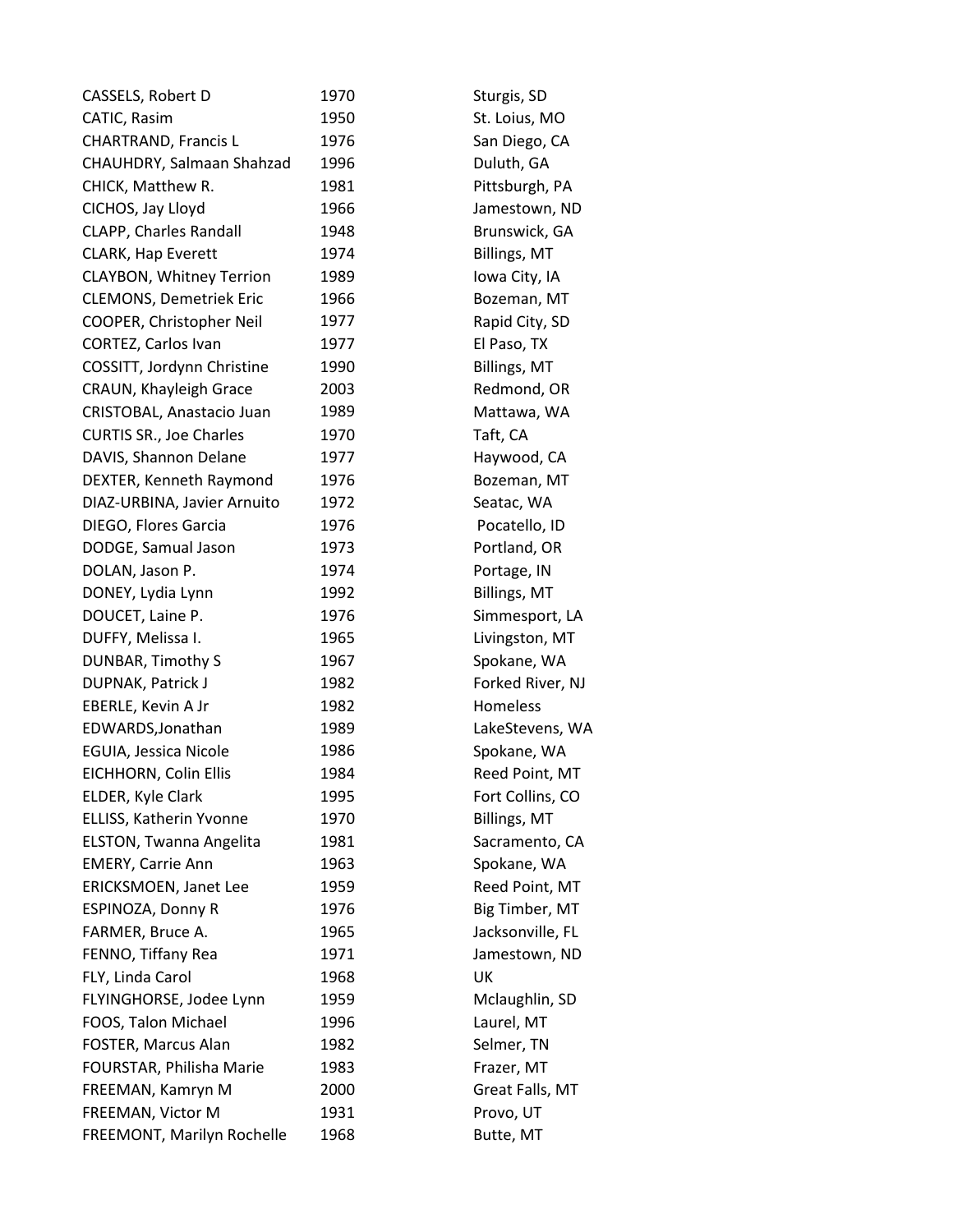| FUEHRER, Diana L                 | 1958 | Denver, CO           |
|----------------------------------|------|----------------------|
| FULLER, Christyn A               | 1980 | Orlando, FL          |
| FURBUSH, Michael Paul            | 1989 | Anaconda, MT         |
| GARBELY, Zai                     | 1978 | San Antonio, TX      |
| <b>GARCIA, Jesus Cossio</b>      | 1978 | Billings, MT         |
| GARNER, Ryan William             | 1991 | Rochester, MN        |
| GIGUERE, Michael B               | 1970 | Seattle, WA          |
| GILBERG, Marcus C                | 1973 | Burlington, IA       |
| GIPSON, Kenny E                  | 1958 | Livingston, MT       |
| GOFF, Terry Ann                  | 1964 | Billings, MT         |
| GONZALES, Raul Jr.               | 1976 | Melville, MT         |
| <b>GONZALEZ PEREZ, Marlon I</b>  | 1983 | Colorado Springs, CO |
| GONZALEZ, Arturo H               | 1973 | Chicago, IL          |
| GOODWIN, John S.                 | 1954 | Tacoma, WA           |
| GORDON, Christopher Joseph       | 1980 | Roseburg, OR         |
| GOWEN, Brooke Elizabeth          | 1981 | Lander, WY           |
| GRACY, Mark A                    | 1970 | Woodbury, CT         |
| GREEN, Richard L                 | 1950 | Mt. Vernon, WA       |
| <b>GUARDIPEE, Karla Estelle</b>  | 1980 | Ranchester, WY       |
| HANCOCK, David Steven            | 1984 | Billings, MT         |
| HANSON, Connie Braaten           | 1960 | Anchorage, AK        |
| HARPER, Christopher Dow          | 1978 | Pony, MT             |
| HARRIS, James M, Jr              | 1983 | Billings, MT         |
| HARRIS, Karlene Kay              | 1989 | Anchorage, AK        |
| HARRIS, Kenneth John             | 1956 | Seattle, WA          |
| HARTFIELD, Eric B                | 1972 | Seattle, WA          |
| HASKELL, Melissa M               | 1985 | WA                   |
| HAWK-DALESSANDRO, Apache An 1965 |      | Rapid City, SD       |
| HAWKINS, William E               | 1978 | Sheridan, OR         |
| HAYLE, Mire Hassan               | 1964 | San Diego, CA        |
| HENRY, Geoffrey Cornl            | 1962 | Pomona, CA           |
| HENSEL, Jacob Ryan               | 1982 | Livingston, MT       |
| HERNANDEZ, Gonzalo               | 1970 | St. Paul, MN         |
| HERNANDEZ, Louise Guadalupe      | 1959 | Billings, MT         |
| <b>HERTOGHE, Scott</b>           | 1969 | Portland, OR         |
| HILSON, Robert A                 | 1971 | Helena, MT           |
| HOFFPAUIR, Joseph Kelly          | 1967 | Willow Creek, CA     |
| <b>HUDGINS, Nathan Ray</b>       | 1984 | Miles City, MT       |
| HUDSON, Marc Andre               | 1965 | Ephrata, WA          |
| HUEBNER, Kasey Ann               | 1988 | Rapid City, SD       |
| <b>HUERTA-Reyes, Marco</b>       | 1984 | Dillon, MT           |
| HUNTER, Marie Golden             | 1946 |                      |
| HUNTSHISENEMY, Tres Paulic       | 1996 | Billings, MT         |
| IDSO, Lars Olaf                  | 1985 | Grass Valley, CA     |
| <b>IRVING, Ambriz</b>            | 1998 | Arvada, CO           |
| JACKSON, Brian Douglas           | 1994 | Big Timber, MT       |
| JACOBS, Joel R.                  | 1970 | Rathdrum, ID         |
|                                  |      |                      |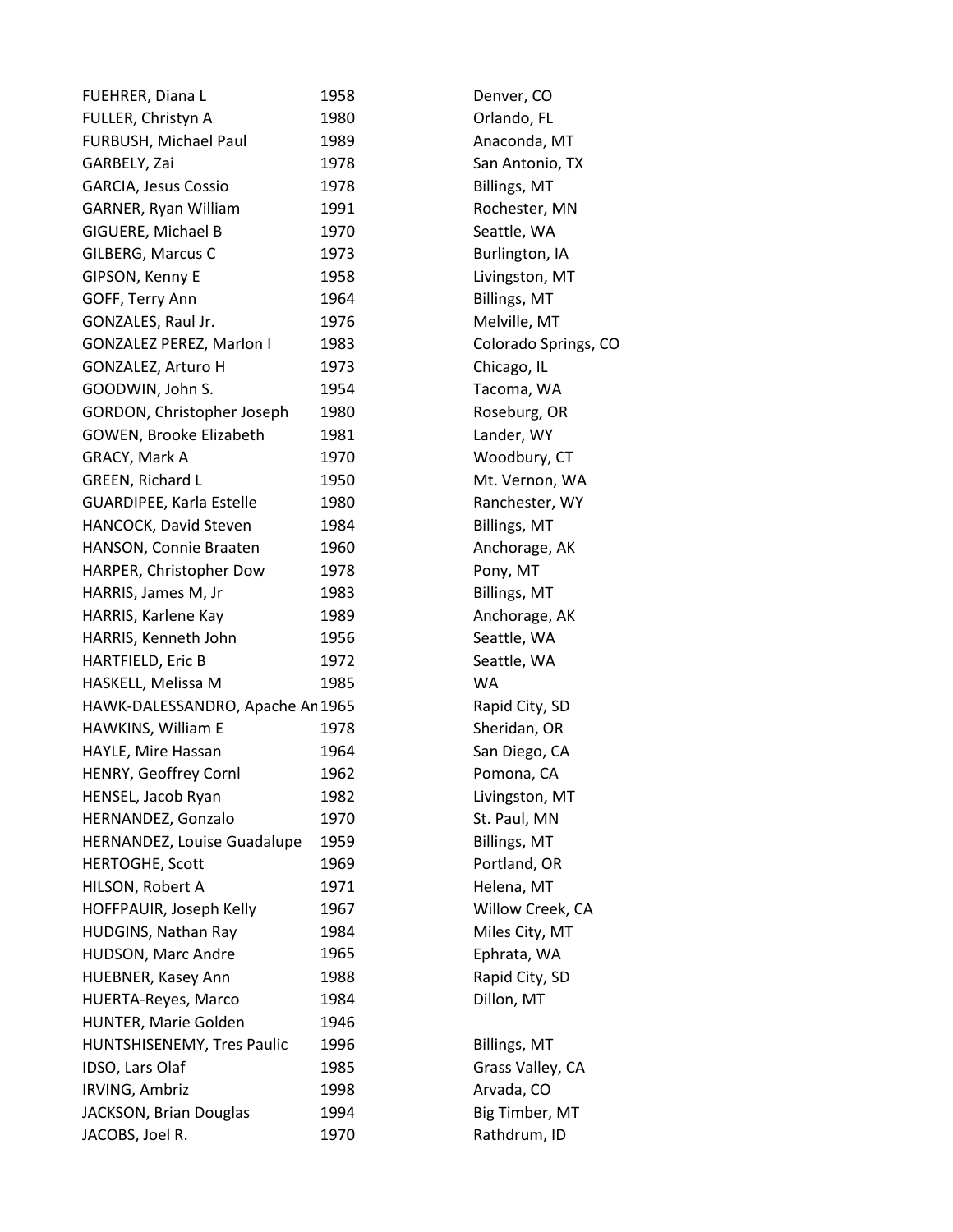| JAKOVAC, George                      | 1984 | Ft. Collins, CO   |
|--------------------------------------|------|-------------------|
| JAMES, Jamie Odell                   | 1995 | St. Helens, OR    |
| JAMIESON, Christine Diane            | 1977 | Auburn, WA        |
| JANG, Paul                           | 1976 | Fort Lee, NJ      |
| JENKINS, Alfonzo Jr.                 | 1986 | Augusta, GA       |
| JENSEN, Michelle                     | 1978 | Billings, MT      |
| JENSEN, Nathan Allen                 | 1981 | Big Timber, MT    |
| JOHNSON, Brandon Russell             | 1986 | Stevensville, MT  |
| JOHNSON, Justin B.                   | 1977 | Castine, ME       |
| JOHNSON, Mark Eugene                 | 1965 | Bozeman, MT       |
| JOHNSON, Ryan L                      | 1972 | Great Falls, MT   |
| JOYNER, George                       | 1982 | Big Timber, MT    |
| JURADO, Jose Alberto                 | 1993 | Billings, MT      |
| KANAK, Dena M                        | 1971 | Mercer Island, WA |
| KAPRON, John K                       | 1966 | Bolingbrook, IL   |
| KENNEDY, Miranda Rochele             | 1981 | Dayton, OH        |
| KENNEDY-CROSBY, Leland Francis 1988  |      | Holland, PA       |
| <b>KESKINER, Bekir Onur</b>          | 1981 | Tamarac, FL       |
| KICKING WOMAN, Alissa Dawn           | 1991 | Missoula, MT      |
| KINNEY, Donald Leroy                 | 1940 | Yakima, WA        |
| KIRK, Tanna Marie                    | 1993 | Billings, MT      |
| KOHLER, Matthew L                    | 1980 | Whitewater, WI    |
| KUELIO, Michel Kingana               | 1989 | Carlisle Brks, PA |
| KULCHITSKIY, Leonio                  | 1983 | Fresno, CA        |
| LACOVARA, Tyler James                | 1994 | Philadelphia, PA  |
| LAWRENCE, Amanda                     | 1976 | New Port, WA      |
| LAWSON 3RD, Charlie Thomas           | 1988 | Belgrade, MT      |
| LEAVITT, Casey                       | 1971 | Big Timber, MT    |
| LEE, Charles E                       | 1976 | Tacoma, WA        |
| LEITCH, Robert                       | 1959 | Battlelake, MN    |
| LEWIS, Ashley Neisha-Nicole          | 1987 | Fort Wayne, IN    |
| LEWIS, Nicholas T                    | 1989 | Milwaukee, WI     |
| LONG TIME SLEEPING, Gregory All 1993 |      | Billings, MT      |
| LOPEZ DOMINGO, Samuel                | 1989 | Oakridge, TN      |
| LOPEZ, Jessica Crane                 | 1979 | Billings, MT      |
| LOPEZ-SANCHEZ, Arturo                | 1961 | St. Paul, MN      |
| LORWIN, Joseph L                     | 1984 | San Cristobal, NM |
| LU, Dat Thou                         | 1972 | Billings, MT      |
| LUNDE, Brian D.                      | 1962 | Billings, MT      |
| MADDOX, Cristian Blake               | 1994 | Billings, MT      |
| MALIOWSKI, Wieslaw                   | 1964 | CANADA            |
| MARRANT, Burgandy Lynann             | 1995 | Lexington, MO     |
| MARTIN, Donald Lee                   | 1952 | Rouzerville, PA   |
| MARTINEZ, Sara Elizabeth             | 1988 | Seatac, WA        |
| MAXSON, Shane                        | 1968 | Des Moines, IA    |
| MCFADDEN, Meghan Laine               | 2000 | Walla Walla, WA   |
| MCLAIN, Mark Preston                 | 1969 | Wylie, TX         |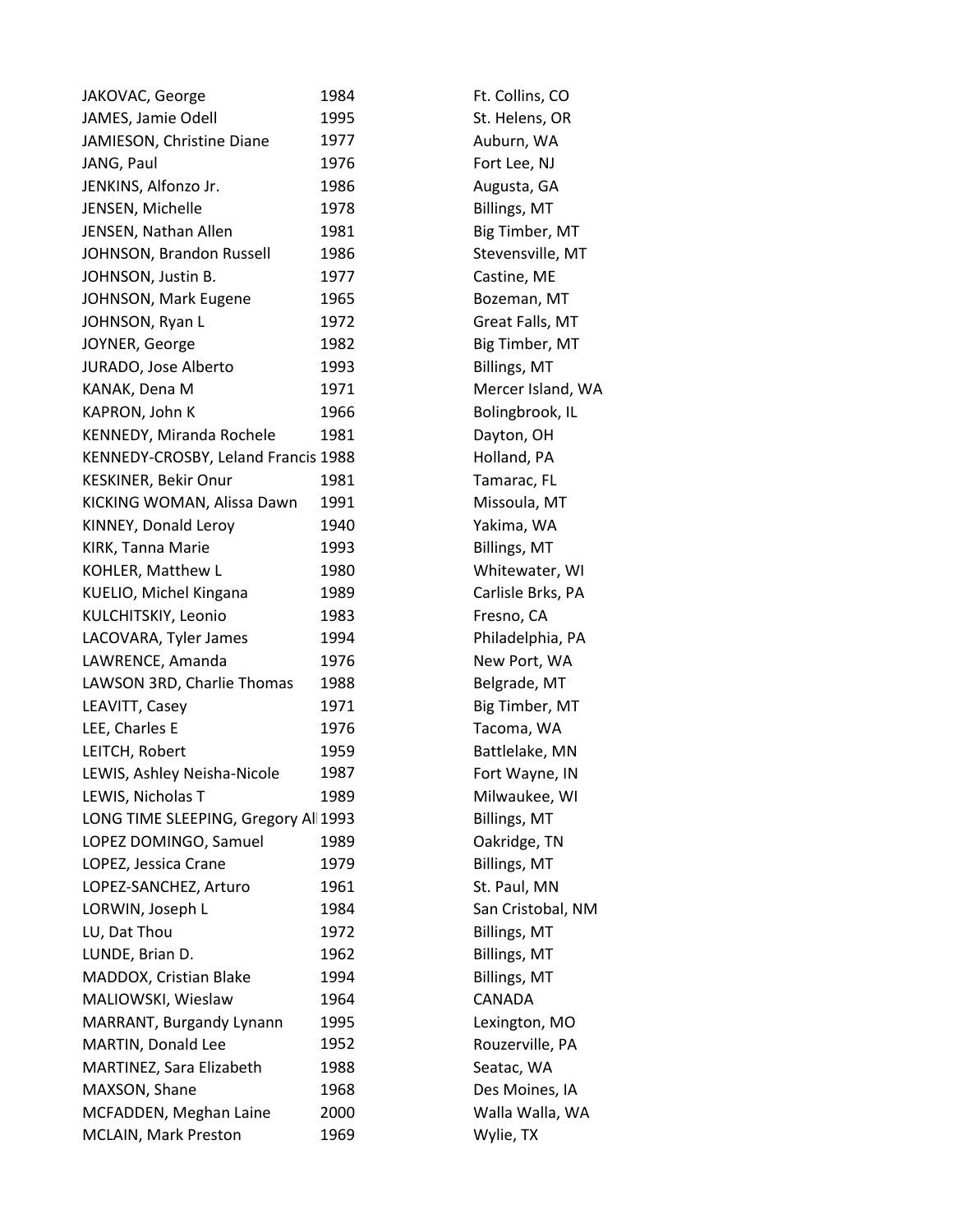| MEDAGLIA, Dante G                 | 1985 | Newton, MA          |
|-----------------------------------|------|---------------------|
| MENEESE, Tremaine Avon            | 1987 | Seattle, WA         |
| MILES, Michael F.                 | 1971 | Greenwood, IN       |
| MITCHELL, Barbara K.              | 1980 | Anchorage, AK       |
| MITCHELL, Jimmy D                 | 1966 | Sparks, NV          |
| MOE, Brad Lee                     | 1979 | Parker, CO          |
| MORGAN, Cheryl Dee                | 1962 | Libby, MT           |
| MORROW, David M                   | 1987 | Louisville, KY      |
| MURPHY, Dennis Dean               | 1954 | Livingston, MT      |
| MURRAY, Ronald Chester            | 1948 | Livingston, MT      |
| NAPIER, Patricia S                | 1961 | Great Falls, MT     |
| NEFF, Robert Becker Jr.           | 1963 | Gillette, WY        |
| NELSON, Scott Edward              | 1953 | Canton, IL          |
| NEVEL, Dylan Shea                 | 1974 | Gladstone, OR       |
| NICKERSON, John A                 | 1992 | Naples, FL          |
| NITZ, Matthew A                   | 1978 | Rice Lake, WI       |
| NORMANDEAU, Christopher Rayn 1984 |      | Great Falls, MT     |
| NORRIS-RAMIREZ, Rebekah Ruth 1983 |      | Pilot Point, TX     |
| OCHOA, Martin                     | 1965 | Pasco, WA           |
| <b>ODONNELL, Kieran Anthony</b>   | 1974 | Drumnacart, UK      |
| OLIVER, Anna Mary                 | 1990 | Green Bay, WI       |
| OLIVER, Elizabeth R               | 1983 | <b>Billings, MT</b> |
| ORMAND, George R                  | 1975 | Fort Lauderdale, FL |
| OROZCO, D'Angelo Aliz'e           | 1998 | <b>Billings, MT</b> |
| PALOMERA, Juan Pena               | 1957 | Parlier, CA         |
| PANTLIN, John Russel              | 1978 | CO Springs, CO      |
| PARK, Greg Byungwan               | 1967 | Redman, WA          |
| PAYNE, Brandie                    | 1988 | Mandan, ND          |
| PEARCE, Erick Wayne               | 2001 | Lewistown, MT       |
| PEDERSON, Michael D               | 1973 | Big Timber, MT      |
| PEREZ, Joe                        | 1949 | Billings, MT        |
| PEREZ-BRETON, Cristin             | 1983 | Spain               |
| PERKINS, William D                | 1963 | Fresno, CA          |
| PETERSON, Dale A                  | 1977 | Tacoma, WA          |
| PILAND, Kelly Martin              | 1956 | Fairview, MT        |
| PINO, Timothy F.                  | 1964 | Belgrade, MT        |
| PLUMMER, Stacey Kae               | 1972 | Helena, MT          |
| PREVATT, Devin Lamar              | 1966 | Plummer, ID         |
| QUIGG, Andrew Clay                | 1986 | Billings, MT        |
| RAMIREZ, Garcia A                 | 1967 | Lexington, OR       |
| RASMUSSEN, Tyson Patrick          | 1981 | Billings, MT        |
| RAY, Steven James *               | 1977 | Greycliff, MT       |
| REALBIRD, Barry Johnson           | 1967 | Crow Agency, MT     |
| REEVES, April                     | 1971 | Chicago, IL         |
| REEVES-PUTMAN, Cristan Ray *      | 1996 | Reed Point, MT      |
| REILLY, Ashley Rose               | 1990 | Yakima, WA          |
| REYNOLDS, Jonathan                | 1971 | Hemet, CA           |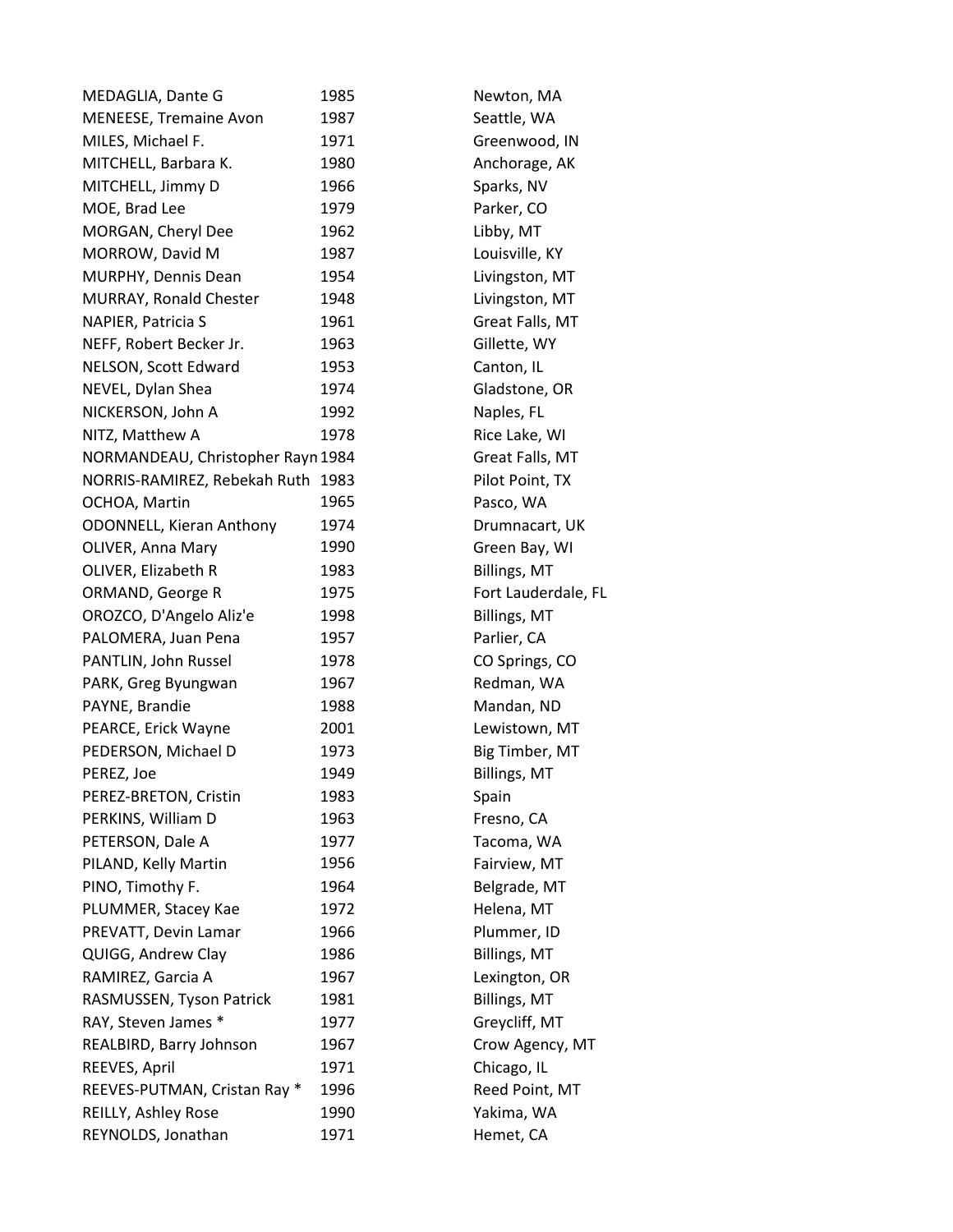| RIDES HORSE JR. Roy Lewis                | 1983 | Crow Agency, MT     |
|------------------------------------------|------|---------------------|
| RIDGELY, Brian L                         | 1973 | Lewistown, MT       |
| RIOS, Aaron                              | 1993 | Bozeman, MT         |
| ROBBINS, David R. Jr                     | 1976 | Lancaster, MO       |
| ROBERTS, John G. II                      | 1980 | Shepherd, TX        |
| ROBERTS, Travis W                        | 1987 | Algona, IA          |
| ROBEY, Brandon Scott                     | 1978 | Billings, MT        |
| RODRIGUEZ, Alyssa Valencia               | 1994 | Billings, MT        |
| ROSCOE, Brian D                          | 1980 | Denver, CO          |
| ROSENDAHL, Robert Eugene                 | 1982 | <b>Billings, MT</b> |
| RUCKER, Ralph W                          | 1963 | Dodgeville, WI      |
| SANTANA, Barbara Yvonne                  | 1978 | Pittsfield, MA      |
| SAUNDERS, Lyle David                     | 1980 | Lake Country, BC    |
| SCOTT, Recie N                           | 1985 | Casper, WY          |
| SEARCY, Andre D                          | 1988 | Calumet City, IL    |
| SHARRARD, Laurie Marie                   | 1976 | Drummond, MT        |
| SIERRA CRUSSELLE, Joel Antonio IIII 1998 |      | Billings, MT        |
| SINGH, Amarjot                           | 1989 | Calgary, AB         |
| SLAGLE, Mark W.                          | 1977 | Greensberg, PA      |
| SMALL, Kodi Sioux                        | 2003 | Missoula, MT        |
| SMITH, Colin William                     | 1966 | Salem, OR           |
| SMITH, Michelle Marie                    | 1975 | Lebanon, IN         |
| SMITH, Scott Andrew                      | 1966 | Lansing, MI         |
| SNYDER, Forrest Brandon                  | 1987 | Salt Lake City, UT  |
| STALLCUP, Jamey Anne                     | 1960 | <b>Billings, MT</b> |
| STELMACH, Stephen J                      | 1987 | Lehighton, PA       |
| STEPHENS, Jerome R                       | 1966 | Gillette, WY        |
| STORM, Daniel Eugene                     | 1977 | Missoula, MT        |
| STORMS, Christopher Scott                | 1978 | Hansen, ID          |
| <b>STRATTON, Layne Charles</b>           | 2002 | Big Timber, MT      |
| SUMRALL, Wesley Morgan                   | 1986 | Mt. Vernon, WA      |
| SWARTZ, Thomas John                      | 1958 | Sedro Wooley, WA    |
| TARLTON, Warren A                        | 1973 | Nelsonville, OH     |
| TAYLOR, Althera                          | 1957 | Chicago, IL         |
| TAYLOR, Deshea Robin                     | 1968 | Aberdeen, WA        |
| TEEM, Brent Allen                        | 1965 | Moorehead, MN       |
| TEUNISSEN, Andy A                        | 1975 | Appleto, WI         |
| THAXTON, Carter Jon                      | 1975 | Portland, OR        |
| THOMPSON, Anthony L                      | 1980 | Lacey, WA           |
| THOMPSON, John M                         | 1979 | Algona, IA          |
| THORNHILL, Jack Jr                       | 1990 | Helena, MT          |
| TIPPETS, Michael Shane                   | 1965 | Roy, MT             |
| TODOROV, Iliyan A                        | 1978 | Gresham, OR         |
| <b>TOLBERT, Stacy Alan</b>               | 1961 | Sumner, WA          |
| <b>TOMES, Franklin Laine</b>             | 1958 | Billings, MT        |
| TRACEY, Nicholas Richard                 | 1966 | Seattle, WA         |
| <b>TUCKER, Trevon Niko</b>               | 1993 | Salina, KS          |